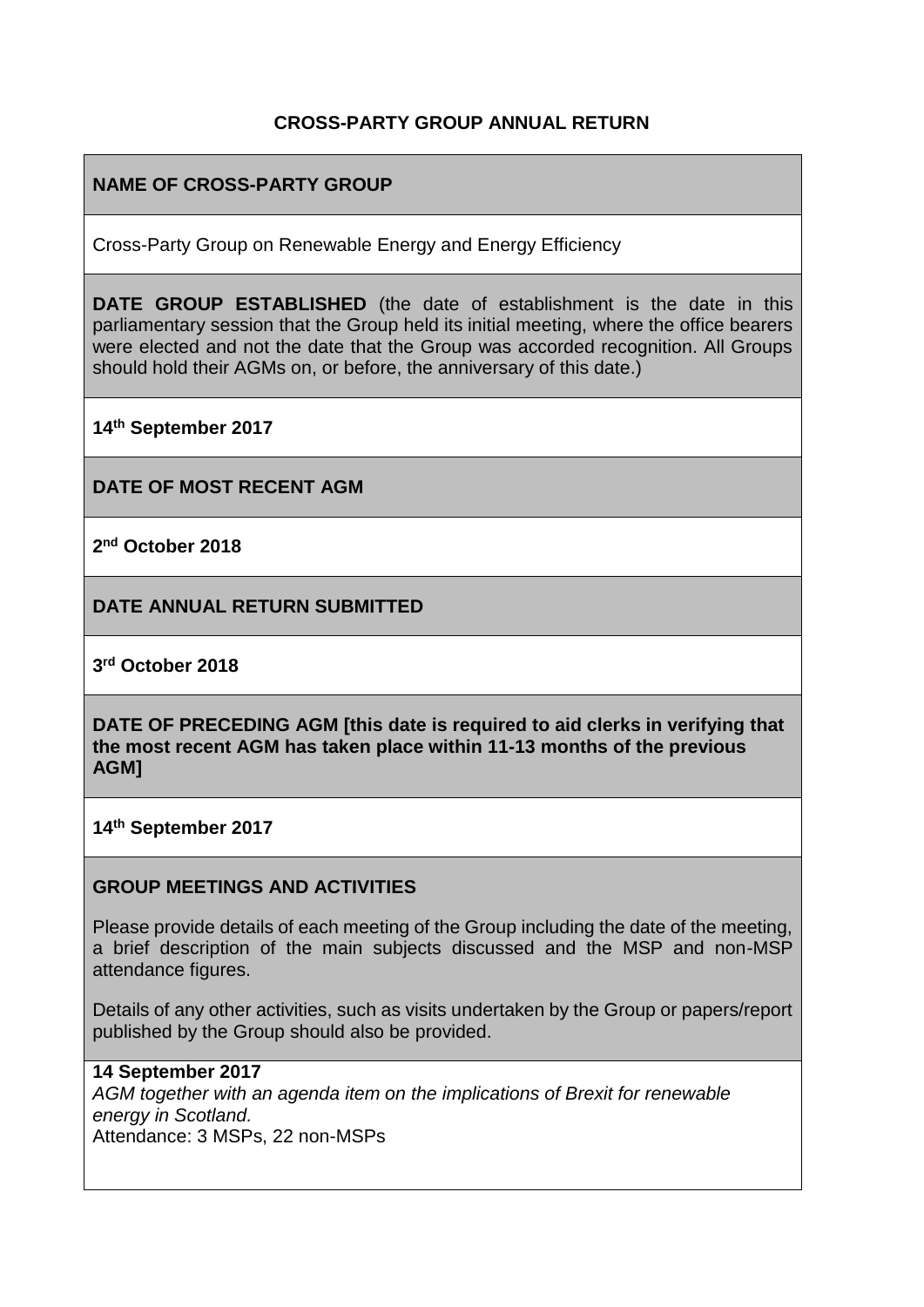The Annual Return was approved; group officers were elected; and ideas for the future work programme raised. A presentation was then given about the implications of Brexit for renewable energy in Scotland.

Guest speakers: Peter Zeniewski, Edinburgh University

## **11 January 2018**

*The meeting was on the subject of heat and in particular the transition to low carbon heat*.

Attendance: 3 MSPs, 54 non-MSPs

Guest speakers: Professor Janette Webb, School of Social and Political Science, University of Edinburgh, Andrew Bissell, CEO, Sunamp Ltd, Angus McIntosh, Innovation & New Technology Manager, Scotia Gas Networks

# **22 February 2018**

*Electric Vehicles and the Grid* Attendance: 2 MSPs, 47 non-MSPs

Guest speakers: Gerry Boyd, Scottish Power Energy Networks (SPEN), Felicity Jones, Everoze Partners, Alister Hamilton, Electric Vehicles Association Scotland (EVAS)

# **19 April 2018**

The Warm Homes Bill (joint meeting with the CPG on Architecture and the Built Environment

Attendance: 3 MSPs, 25 non-MSPs

Guest speakers: Barbara Lantschner, John Gilbert Architects, Elizabeth Leighton, Existing Homes Alliance (ExHA), Frankie McCarthy, University of Glasgow

# **MSP MEMBERS OF THE GROUP**

Please provide names and party designation of all MSP members of the Group.

- 1. Liam McArthur MSP (Liberal Democrats)
- 2. Mark Ruskell MSP (Greens)
- 3. Claudia Beamish MSP (Labour)
- 4. Alexander Burnett (Conservative)
- 5. Patrick Harvie MSP (Greens)
- 6. Jackie Baillie MSP (Labour)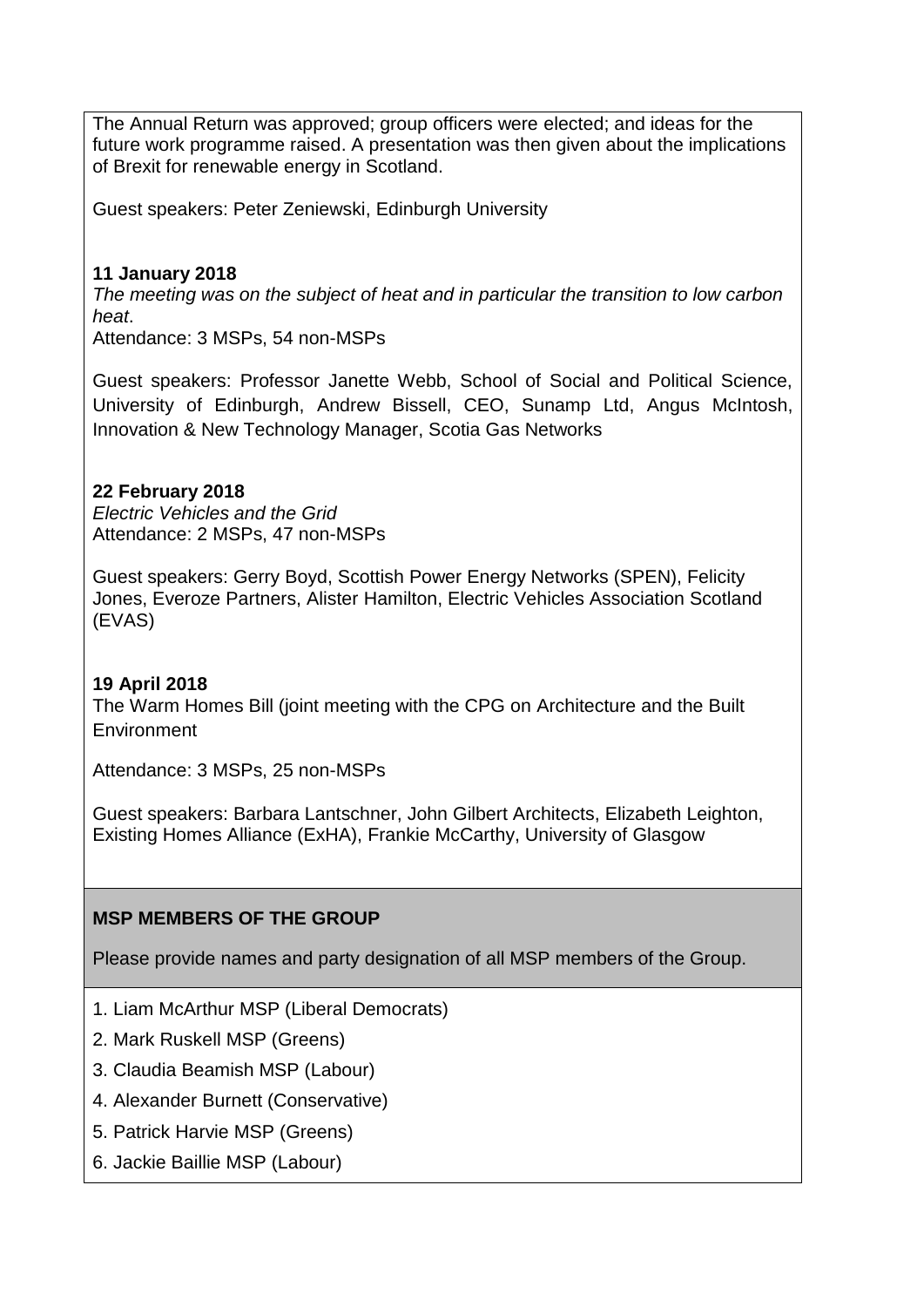7. Andy Wightman MSP (Greens)

- 8. Graham Simpson (Conservative)
- 9. Lewis Macdonald (Labour)

## **NON-MSP MEMBERS OF THE GROUP**

For organisational members please provide only the name of the organisation, it is not necessary to provide the name(s) of individuals who may represent the organisation at meetings of the Group.

|             | <b>Claire Addison</b>   |
|-------------|-------------------------|
| Individuals | Abhishek Agarwal        |
|             | <b>Mike Alcock</b>      |
|             | <b>Grant Allan</b>      |
|             | <b>Neil Anderson</b>    |
|             | <b>Alex Anderson</b>    |
|             | <b>Blair Armstrong</b>  |
|             | <b>Richard Atkins</b>   |
|             | <b>Barbara Atterson</b> |
|             | Dr Keith Baker          |
|             | Lang Banks              |
|             | John Barclay            |
|             | Dan Barlow              |
|             | <b>Neil Barnes</b>      |
|             | Alan Beal               |
|             | Rebecca Bell            |
|             | <b>Chris Bell</b>       |
|             | John Birchmore          |
|             | <b>Gordon Black</b>     |
|             | <b>Calum Black</b>      |
|             | <b>Charlie Blair</b>    |
|             | <b>Ruth Boyle</b>       |
|             | Patricia Boyle          |
|             | <b>Raemond Bradford</b> |
|             | Nikki Brain             |
|             | <b>Teresa Bray</b>      |
|             | <b>Andrew Bright</b>    |
|             | <b>Anne Bruce</b>       |
|             | <b>Tony Brunton</b>     |
|             | Lynne Bryceland         |
|             | <b>Stefan Buettner</b>  |
|             | Paolo Buoni             |
|             | <b>Ewen Cairns</b>      |
|             | George Callaghan        |
|             | David Cameron           |
|             | <b>Colin Campbell</b>   |
|             | Alasdair Campbell       |
|             | Jamie Carruthers        |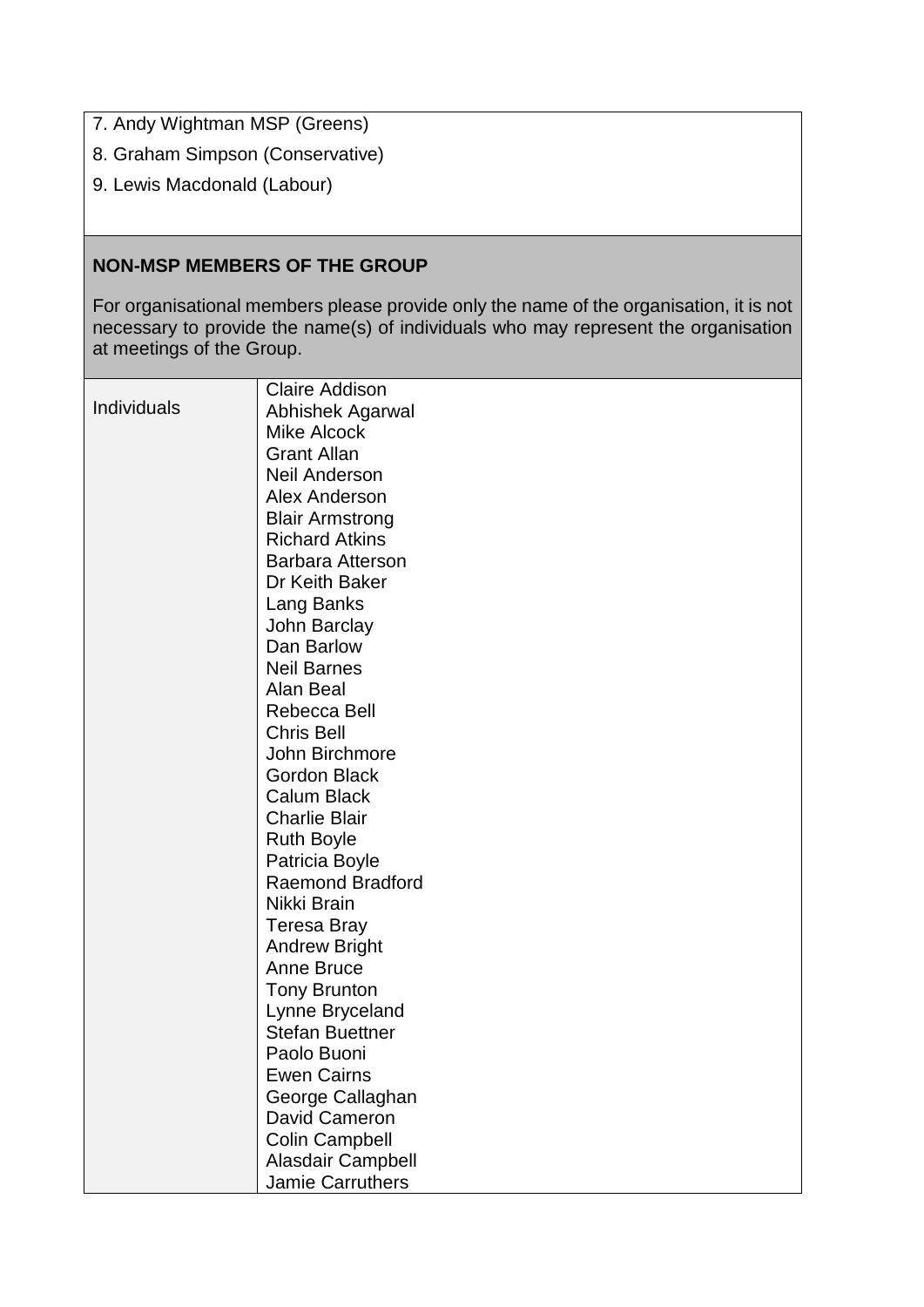| <b>Nick Clark</b>                       |
|-----------------------------------------|
| <b>Michael Cockburn</b>                 |
| <b>Phillip Collier</b>                  |
| Janice Connelly                         |
| <b>Chris Cook</b>                       |
| <b>Howard Crooks</b>                    |
| Ian Cuthbert                            |
| <b>Steven Dalgleish</b>                 |
| <b>Brian Davison</b>                    |
| John Debenham                           |
| <b>Andrew Dempster</b>                  |
| <b>Bryan Dickson</b>                    |
| <b>Katy Dickson</b>                     |
| <b>Brian Donaldson</b>                  |
| <b>Neil Douglas</b>                     |
| <b>Aisling Doyle</b>                    |
| <b>Gordon Duffy</b>                     |
| <b>Scott Duncan</b>                     |
| <b>Gary Dunion</b>                      |
| <b>Robin Duval</b>                      |
| <b>Robin Dyet</b>                       |
| Hew Edgar                               |
| <b>Herbert Eppel</b>                    |
| <b>Tracey Exton</b>                     |
| James Farquhar                          |
| <b>Andrew Faulk</b>                     |
| <b>Bronagh Finnegan</b>                 |
| Shona Fisher                            |
| Linda Forbes                            |
| <b>Rob Forrest</b>                      |
| David Foster                            |
| <b>Karen Freel</b>                      |
| <b>Roderick Galbraith</b>               |
| <b>Paul Gardner</b>                     |
| Sam Gardner                             |
| <b>Russell Gibb</b>                     |
| <b>Gail Gibson</b>                      |
| Paul Gill                               |
| Hannah Mary Goodlad                     |
| Emma Grant-McColm                       |
| <b>Martin Grey</b>                      |
|                                         |
| Roddy Hamilton                          |
| Gina Hanrahan<br><b>Gareth Harrison</b> |
|                                         |
| <b>Jim Hart</b>                         |
| David Hawkey                            |
| James Higgins                           |
| Simon Holden                            |
| <b>Nigel Holmes</b>                     |
| <b>Agnes Holmes</b>                     |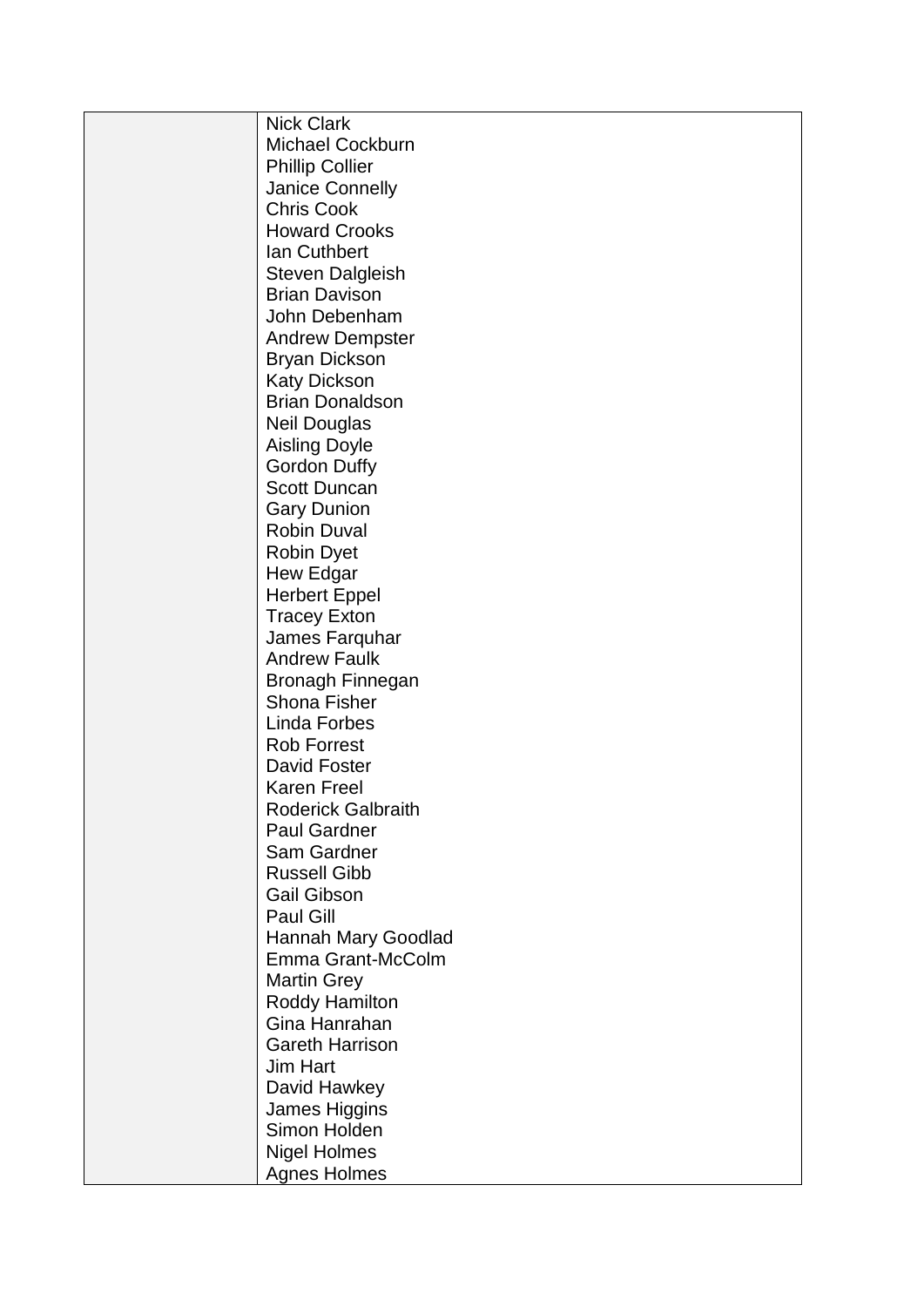| Linda Holt              |
|-------------------------|
| <b>Kayt Howell</b>      |
| <b>Ray Hunter</b>       |
| David Infield           |
| Kieran Jackson          |
| Kris Jakobsen           |
| Siobhan Jordan          |
| <b>Jeff Justice</b>     |
| <b>Sue Kearns</b>       |
| David Keddie            |
| Donna Kelly Gilmour     |
| Simon Kemp              |
| Neil Kermode            |
| Simon Kerr              |
| <b>Andy Kerr</b>        |
| Anthony Kyriakides      |
| Angela Lamont           |
| <b>Graham Lang</b>      |
| Elizabeth Leighton      |
| <b>Andrew Leiper</b>    |
| Euan Leitch             |
| <b>Richard Leslie</b>   |
| Laura Leslie            |
| <b>Fabrice Leveque</b>  |
| George Lindsay          |
| lan Lindsay             |
| <b>Stewart Little</b>   |
| Ragne Low               |
| <b>Andrew Lyle</b>      |
| Cate Lyon               |
| <b>Callum Macdonald</b> |
| Murdo Macdonald         |
| Erik MacEachern         |
| <b>Fraser MacKenzie</b> |
| John Maclean            |
| <b>Edward Maddox</b>    |
| <b>Phil Matthews</b>    |
| <b>Harry Mayers</b>     |
| <b>Eddie McAvinchey</b> |
| Scott McAvoy            |
| Calum McCallum          |
| lain McCaskey           |
| Janis McCulloch         |
| Sarah McDaid            |
| Dory McIntosh           |
| John McKinney           |
| <b>Brian McLeish</b>    |
| Ashleigh McLennan       |
| <b>Alison McLure</b>    |
| Sam McMillan            |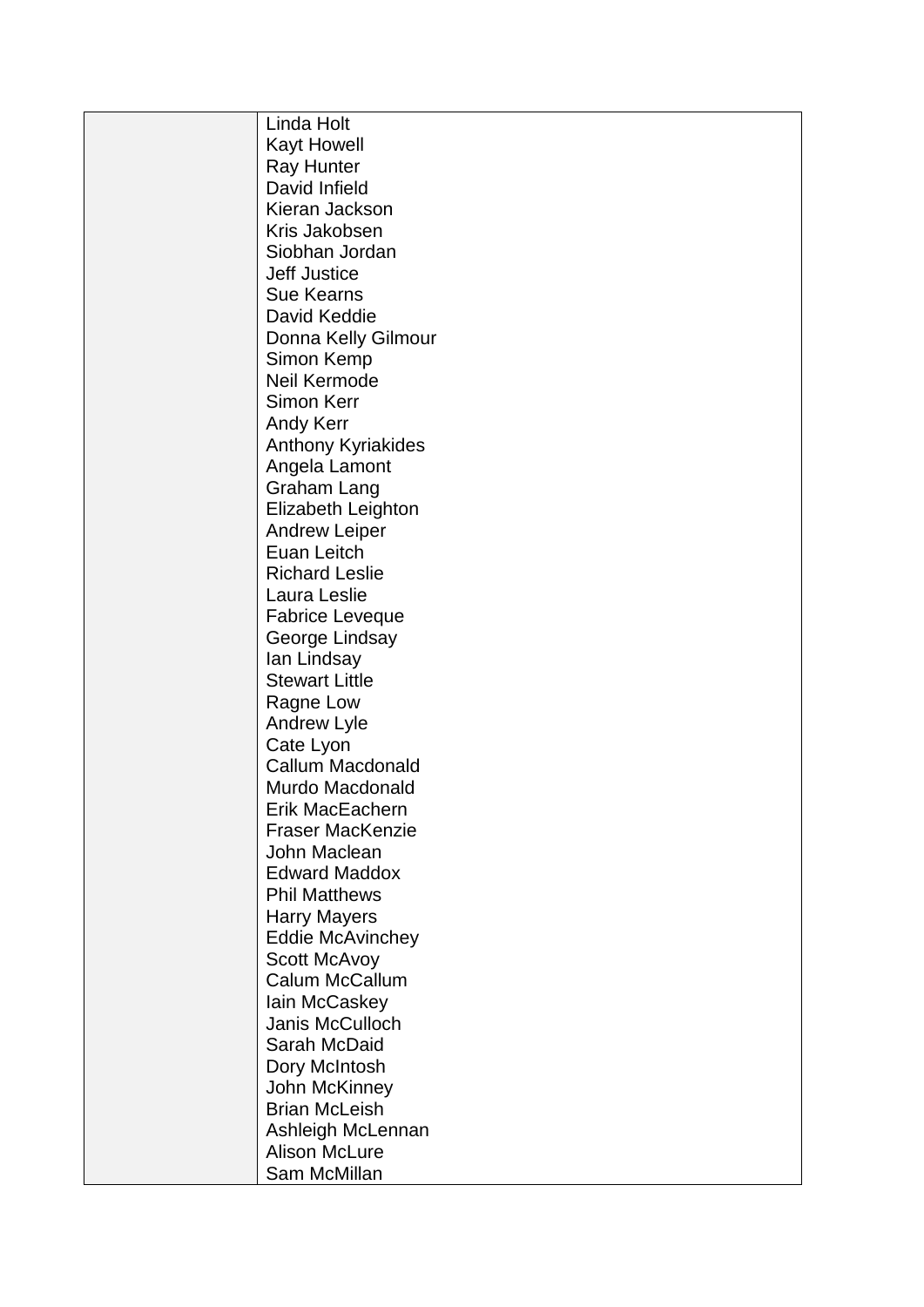| <b>Colin McNaught</b>   |
|-------------------------|
| Emma Megaughin          |
| <b>Mandy Meikle</b>     |
| <b>Sam Mills</b>        |
| <b>Beatrice Morrice</b> |
| <b>Kate Morrison</b>    |
| Emma Morten Aanestad    |
| Paul Moseley            |
| Paul Mullan             |
| <b>Tariq Muneer</b>     |
| Ian Murdoch             |
| Hugh Muschamp           |
| <b>Stuart Noble</b>     |
| Megan ODonnell          |
| <b>Jason Ormiston</b>   |
| <b>Robin Parker</b>     |
| <b>Courtney Peyton</b>  |
| <b>Neil Phillips</b>    |
| <b>Gareth Phillips</b>  |
| Joan Pisanek            |
| <b>Andrew Pope</b>      |
| Douglas Prentice        |
| <b>Graham Provest</b>   |
| <b>Andrew Ramand</b>    |
| Fiona Riddoch           |
| Pete Roche              |
| <b>Bill Rodger</b>      |
| Lorna Ross              |
| Michelle Ruane          |
| <b>Dr Martin Sales</b>  |
| James Salmon            |
| Moira Scobbie           |
| Lorna Scott             |
| <b>Mary Scott</b>       |
| Stephen Sheridan        |
| <b>Jed Shirley</b>      |
| Alan Simpson            |
| <b>Clare Slipper</b>    |
| Jeremy Smith            |
| <b>Helen Snodin</b>     |
| Anne Stevenson          |
| <b>David Stewart</b>    |
| <b>Duncan Stewart</b>   |
| <b>Fraser Stewart</b>   |
| <b>Roland Stiven</b>    |
| Peter Strachan          |
| <b>Niall Stuart</b>     |
| <b>Martin Surridge</b>  |
| <b>Will Sutton</b>      |
| <b>Aurelie Tartaud</b>  |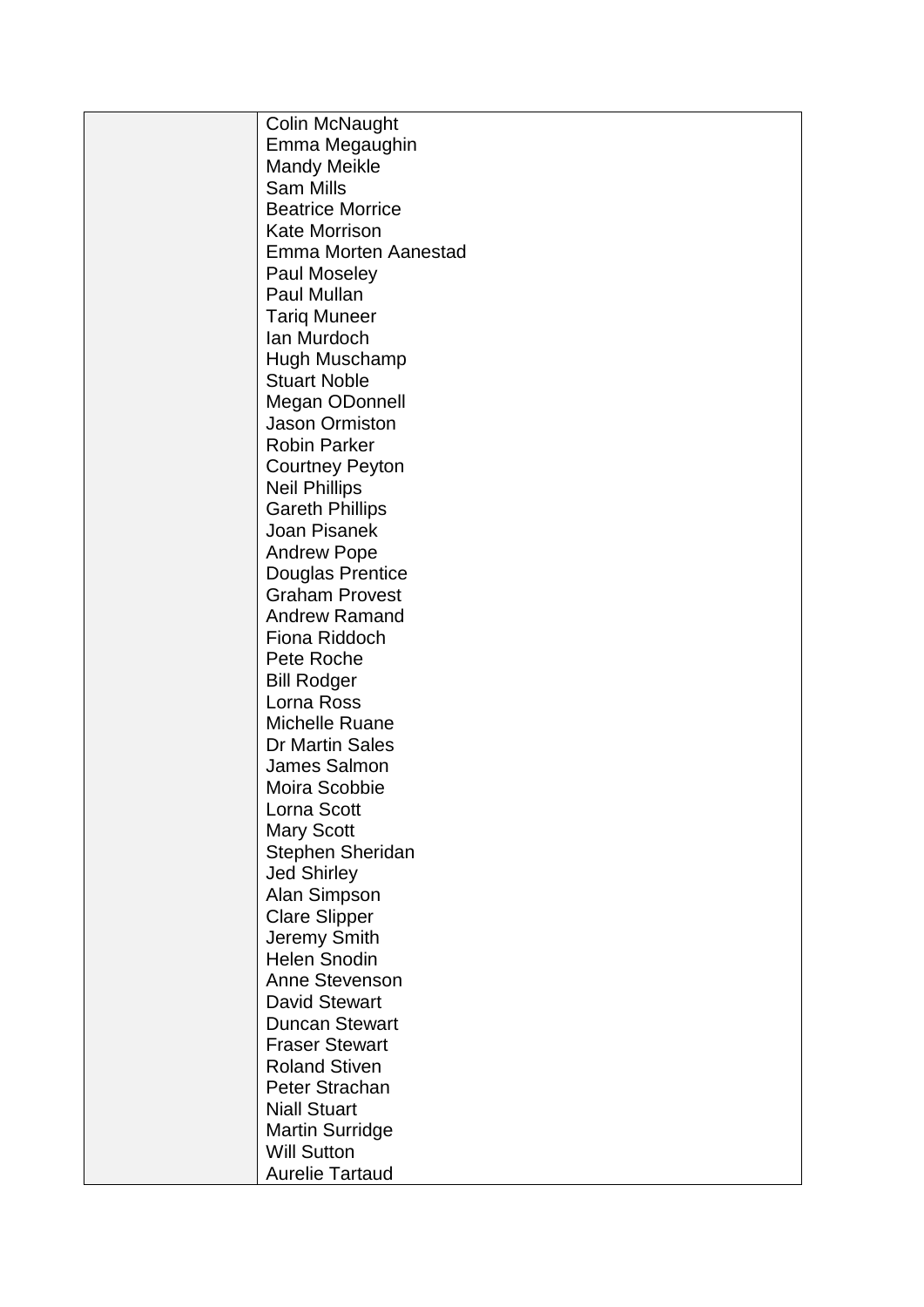|                                                                                                                                                                                                                                                                                                                                                                                             | John Taylor<br><b>James Thomson</b><br><b>Mags Tingey</b><br><b>Adrian Todd</b><br><b>Enrique Troncoso</b><br>Faye Wade<br><b>Julia Wallis</b><br>Karen Warner<br><b>Gordon Watt</b><br>Jan Webb<br>Paul Wedgwood<br><b>Shemaiah Weekes</b><br><b>Eric Wells</b><br>Alexa White<br><b>Mark Whittet</b><br>Paul Wilkinson<br><b>Grant Wilson</b><br><b>Mark Winskel</b><br>David Wood<br>Dr Geoff Wood<br>Annette Woodham<br>Meg Wright<br>Stephen Young<br>Peter Zeniewski<br>Dr David Schofield<br>John Conway |  |
|---------------------------------------------------------------------------------------------------------------------------------------------------------------------------------------------------------------------------------------------------------------------------------------------------------------------------------------------------------------------------------------------|-----------------------------------------------------------------------------------------------------------------------------------------------------------------------------------------------------------------------------------------------------------------------------------------------------------------------------------------------------------------------------------------------------------------------------------------------------------------------------------------------------------------|--|
| Organisations                                                                                                                                                                                                                                                                                                                                                                               | <b>Energy Saving Trust; Scottish Renewables</b>                                                                                                                                                                                                                                                                                                                                                                                                                                                                 |  |
| <b>GROUP OFFICE BEARERS</b>                                                                                                                                                                                                                                                                                                                                                                 |                                                                                                                                                                                                                                                                                                                                                                                                                                                                                                                 |  |
| Please provide names for all office bearers. The minimum requirement is that two of<br>the office bearers are MSPs and one of these is Convener – beyond this it is a matter<br>for the Group to decide upon the office bearers it wishes to have. It is permissible to<br>have more than one individual elected to each office, for example, co-conveners or<br>multiple deputy conveners. |                                                                                                                                                                                                                                                                                                                                                                                                                                                                                                                 |  |
| Convener                                                                                                                                                                                                                                                                                                                                                                                    | Liam McArthur MSP; Mark Ruskell MSP                                                                                                                                                                                                                                                                                                                                                                                                                                                                             |  |
| <b>Deputy Convener</b>                                                                                                                                                                                                                                                                                                                                                                      | Claudia Beamish MSP; Alexander Burnett MSP                                                                                                                                                                                                                                                                                                                                                                                                                                                                      |  |
| Secretary                                                                                                                                                                                                                                                                                                                                                                                   | Peter Spiers, Scottish Renewables and Elaine Waterson,<br><b>Energy Saving Trust</b>                                                                                                                                                                                                                                                                                                                                                                                                                            |  |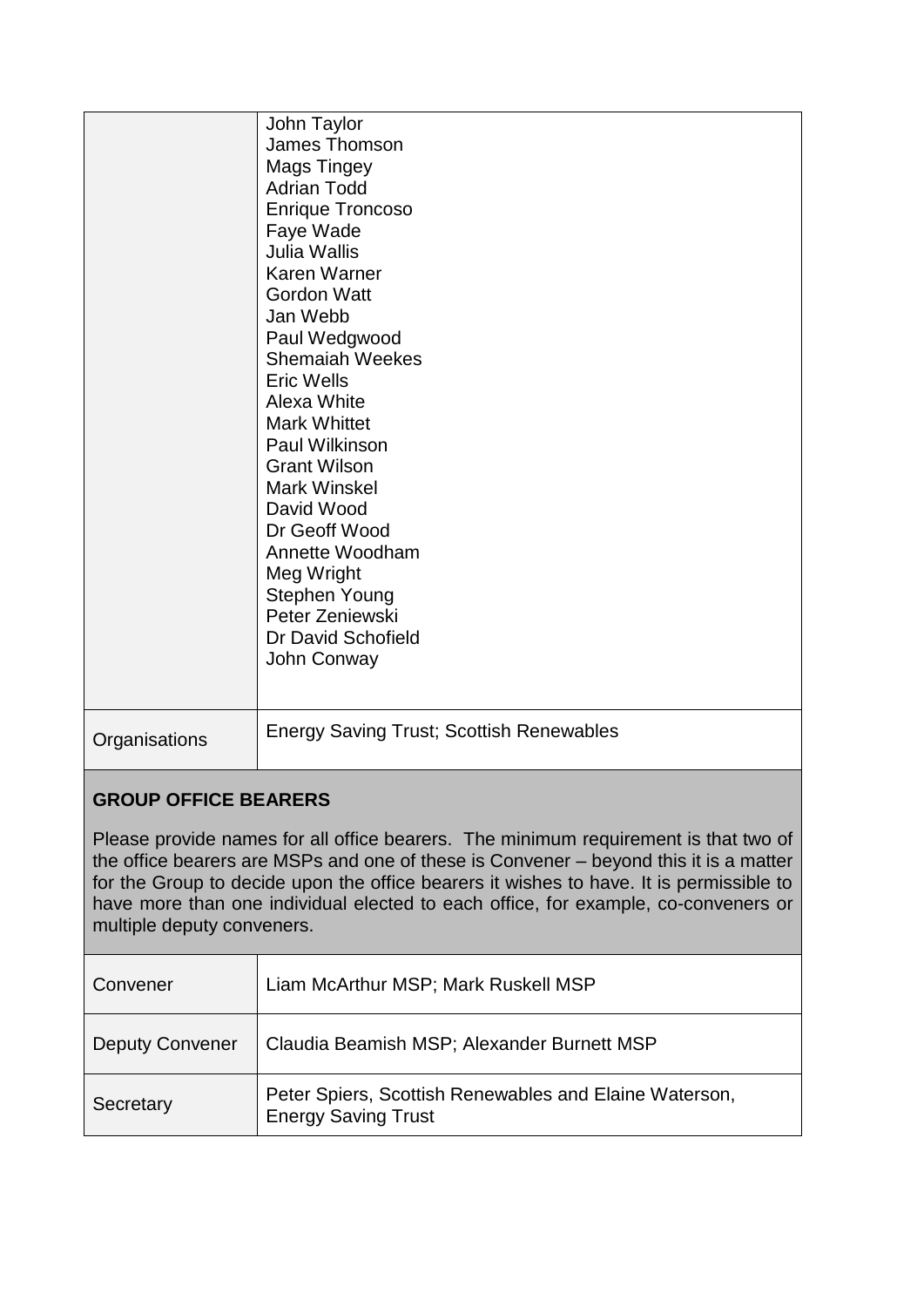# **FINANCIAL BENEFITS OR OTHER BENEFITS RECEIVED BY THE GROUP**

Please provide details of any financial or material benefit(s) received from a single source in a calendar year which has a value, either singly or cumulatively, of more than £500. This includes donations, gifts, hospitality or visits and material assistance such as secretariat support.

Details of material support should include the name of the individual providing support, the value of this support over the year, an estimate of the time spent providing this support and the name of the organisation that this individual is employed by / affiliated to in providing this support.

Groups should provide details of the date on which the benefit was received, the value of the benefit and a brief description of the benefit.

If the Group is not disclosing any financial information please tick the box to confirm that the Group has considered the support received, but concluded it totalled under the threshold for disclosure (£500).

If the Group is not disclosing any financial information please tick the box to confirm that the Group has considered the support received, but concluded it totalled under the threshold for disclosure (£500).

# **Over the year (total)**

Peter Speirs (Scottish Renewables) £ 994.84 (total including catering and travel) Time spent: 4 days

Elaine Waterson (Energy Saving Trust) £ 2,037.00 (total including catering and travel) Time spent: 6 days

# **14 September 2017**

Peter Speirs (Scottish Renewables) £0 for catering and staff time

Elaine Waterson (Energy Saving Trust) £670.00 for catering travel/staff time

# **11 January 2018**

Peter Speirs (Scottish Renewables) £202.04 for travel/staff time